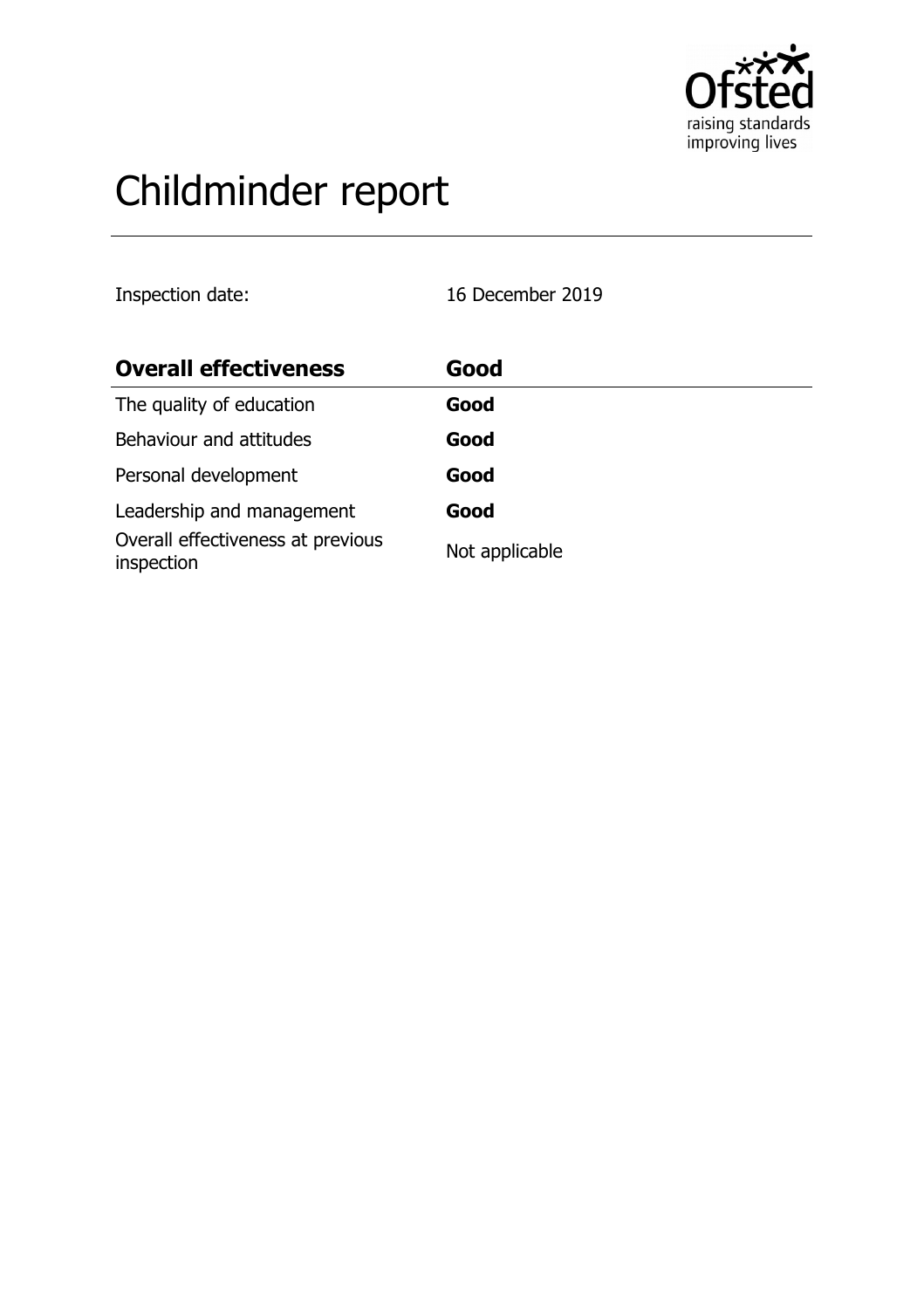

## **What is it like to attend this early years setting?**

### **The provision is good**

Children are very happy, settled and confident in the childminder's setting. They have close relationships with her, and receive reassurance from her when they are introduced to new people. Younger children show their love towards others with frequent cuddles. Children share their experiences from home, such as talking to their friends about learning to swim and seeing the horses. Children listen carefully to instructions. They understand what they need to do and complete tasks confidently. They show a great amount of pride in completing tasks to their own satisfaction, such as puzzles and creative activities. They participate in a good range of adult-led and child-initiated play. Children are happy in their own company, as well as when playing alongside and with their friends.

Children's communication and language skills are promoted particularly well. The childminder listens carefully to children and extends their thinking by using effective questions and introducing new vocabulary. For instance, children use expressive language to describe the drawings of their mummy and their home. The childminder knows children well and uses this knowledge to challenge their thinking to help move them on to the next stage of their learning.

## **What does the early years setting do well and what does it need to do better?**

- Children's physical development and well-being are promoted effectively. Children confidently explore and experiment with the space inside and outside. They listen for things around them. For example, they hear a helicopter and look for it together. They experiment with movement on see-saws, splash in puddles and explore natural materials with their hands and tools. The childminder extends children's dexterity, for example, with the use of scissors to cut dough, and with glue sticks and paintbrushes. This helps to contribute to children's good physical coordination skills.
- $\blacksquare$  The childminder is very good at differentiating her support for children's individual stages in their development. For example, while children solve puzzles, she changes questions to support individual children's understanding and to help extend their thinking, and challenges them with more complex pieces. She talks children through the process with open-ended questions to help support their verbal responses. Children ask questions, showing curiosity and intrigue in their play, wanting to know more.
- Children's social experiences are extended well. They attend a wide variety of local community groups to help extend their experiences of playing in small and large peer groups. For example, they attend story times at the library with children who they may go to school with in the future. The childminder understands the importance of helping children to develop friendships and she supports their cooperation and negotiation with others, in readiness for school.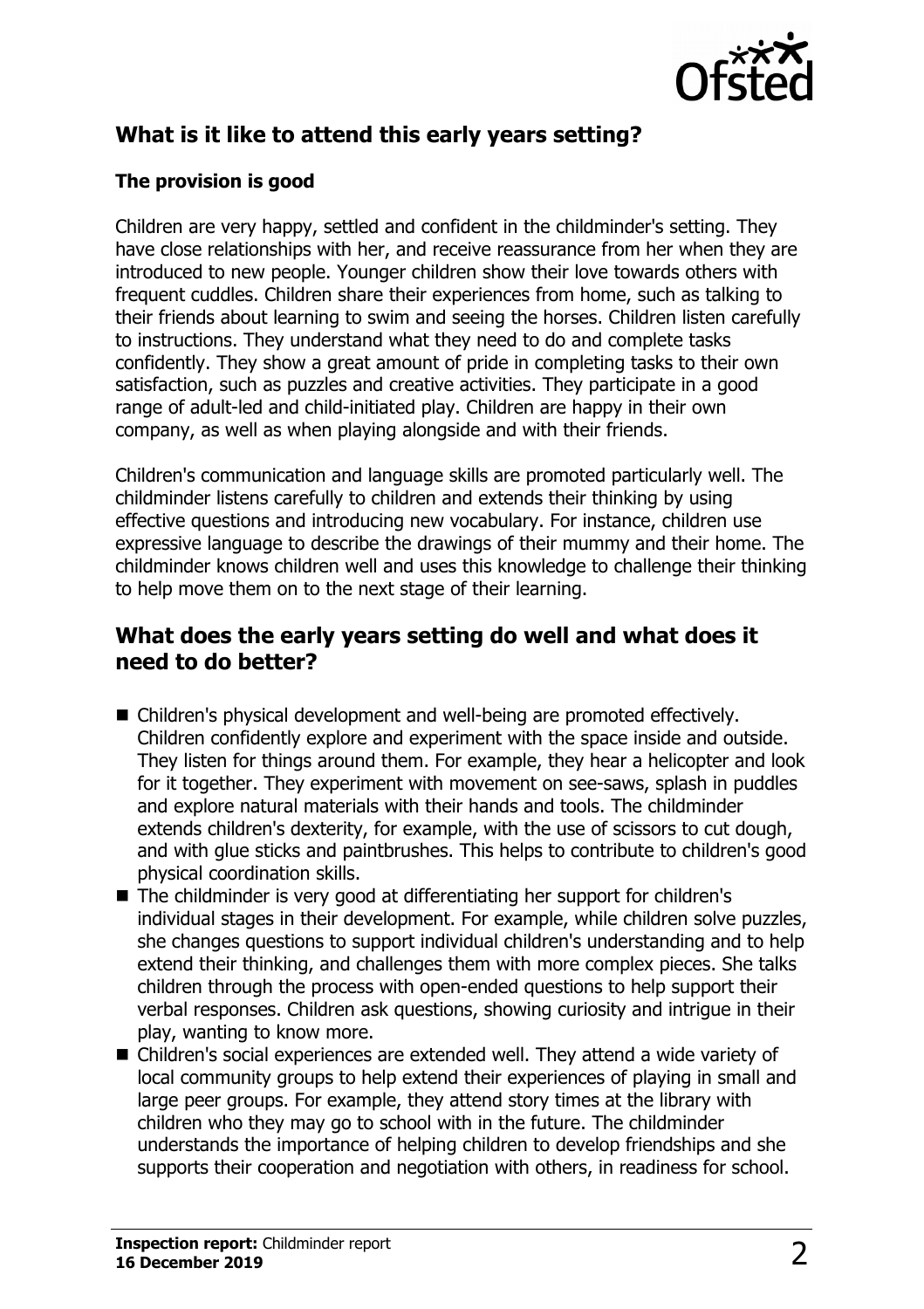

- $\blacksquare$  The childminder has a positive attitude towards continuously developing her knowledge and practices. She attends a variety of training and initiates new ideas into her practice immediately. She evaluates her service through regular feedback from parents as well as asking children for their opinions as to what they like and do not like.
- $\blacksquare$  The childminder carefully threads mathematical language and problem solving through all activities. The childminder constantly talks about quantities, colours, numbers, sorting and comparing through planned activities and routine parts of the day. This helps children to relate mathematical concepts through everyday experiences.
- $\blacksquare$  The childminder has strong partnerships with parents to help provide a shared approach to children's care and learning. They work together to enhance children's experiences and their ongoing development. Parents make very positive comments about their appreciation for a flexible service to meet their working needs. They are very pleased with the progress their children are making and the experiences they receive in the childminder's care.
- $\blacksquare$  Children attend other settings. The childminder does share information with these settings once children are attending. However, information is not shared in a timely fashion to help fully support children's care and development.
- On some occasions, the childminder does not provide support effectively to enhance children's self-help skills.

## **Safeguarding**

The arrangements for safeguarding are effective.

The childminder has a good understanding of her responsibility to keep children safe from harm. She has kept her knowledge up to date through training and researching the latest information. She knows the signs that may indicate a child is being abused. The childminder carefully adapts her setting to provide a safe and stimulating environment indoors and outdoors. She checks and changes the play areas to support children's safe play and to help them to understand about keeping themselves safe.

## **What does the setting need to do to improve?**

#### **To further improve the quality of the early years provision, the provider should:**

- $\blacksquare$  share information more effectively with other early years settings that children attend to help promote consistent practices and learning experiences
- $\blacksquare$  extend the opportunities for children to develop their self-help skills.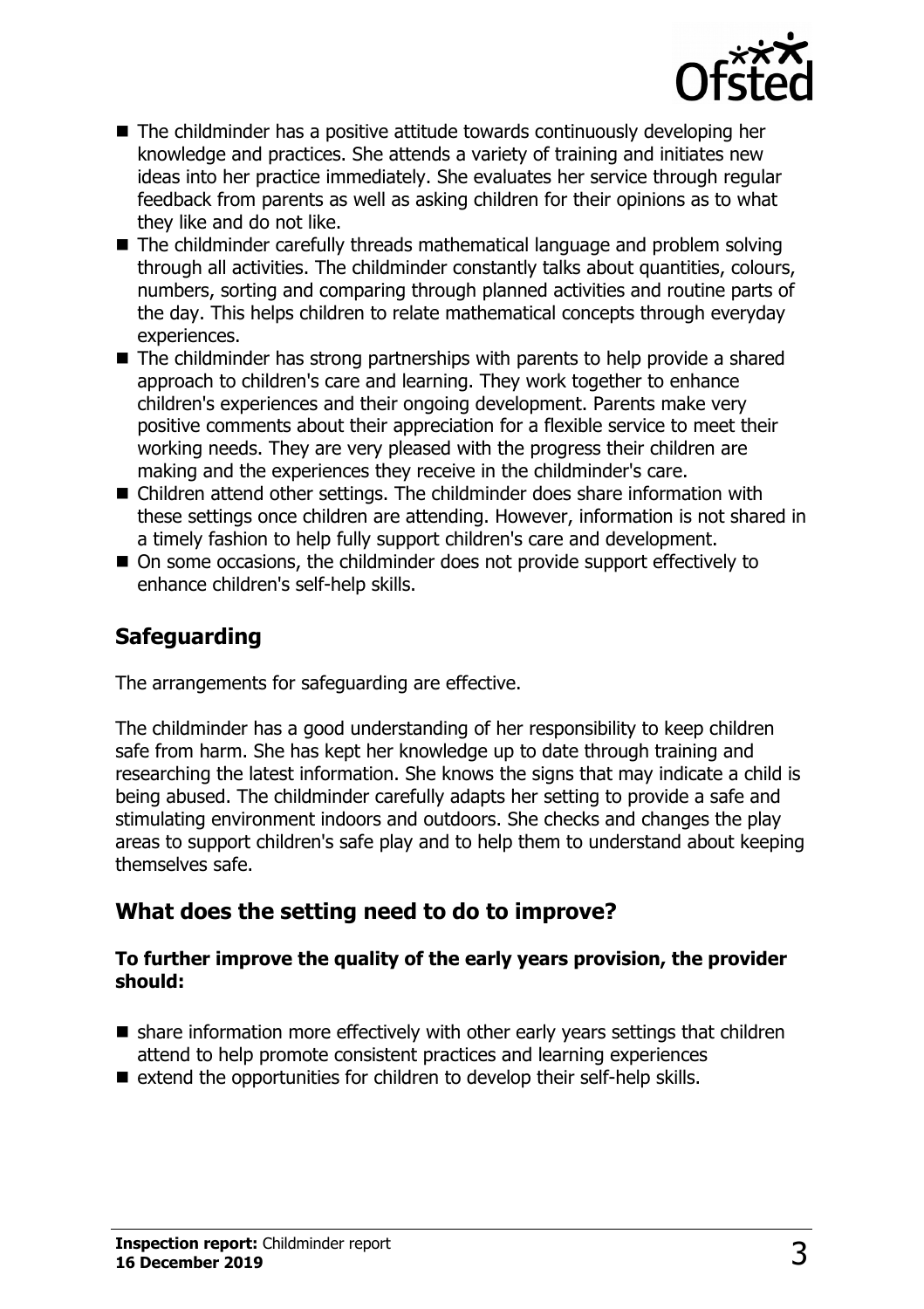

| <b>Setting details</b>        |                                                                                      |
|-------------------------------|--------------------------------------------------------------------------------------|
| Unique reference number       | EY547639                                                                             |
| <b>Local authority</b>        | Kent                                                                                 |
| <b>Inspection number</b>      | 10104930                                                                             |
| <b>Type of provision</b>      | Childminder                                                                          |
| <b>Registers</b>              | Early Years Register, Compulsory Childcare<br>Register, Voluntary Childcare Register |
| Day care type                 | Childminder                                                                          |
| Age range of children         | $1$ to $7$                                                                           |
| <b>Total number of places</b> | 6                                                                                    |
| Number of children on roll    | 5                                                                                    |
| Date of previous inspection   | Not applicable                                                                       |

## **Information about this early years setting**

The childminder registered in 2017 and lives in Shorne, near Gravesend, Kent. She operates all year round from 7.30am to 6.30pm, Monday to Friday, except for bank holidays and family holidays. The childminder holds a childcare qualification at level 3.

## **Information about this inspection**

#### **Inspector**

Claire Parnell

#### **Inspection activities**

- The inspector had a tour of the areas of the childminder's house used for childminding.
- $\blacksquare$  The inspector spoke to the childminder and children at appropriate times throughout the inspection.
- $\blacksquare$  The inspector observed the childminder and children engaging in activities both indoors and outdoors.
- $\blacksquare$  The inspector took account of written testimonials from parents.
- The inspector took account of the childminder's evaluation of her service.

We carried out this inspection under sections 49 and 50 of the Childcare Act 2006 on the quality and standards of provision that is registered on the Early Years Register. The registered person must ensure that this provision complies with the statutory framework for children's learning, development and care, known as the early years foundation stage.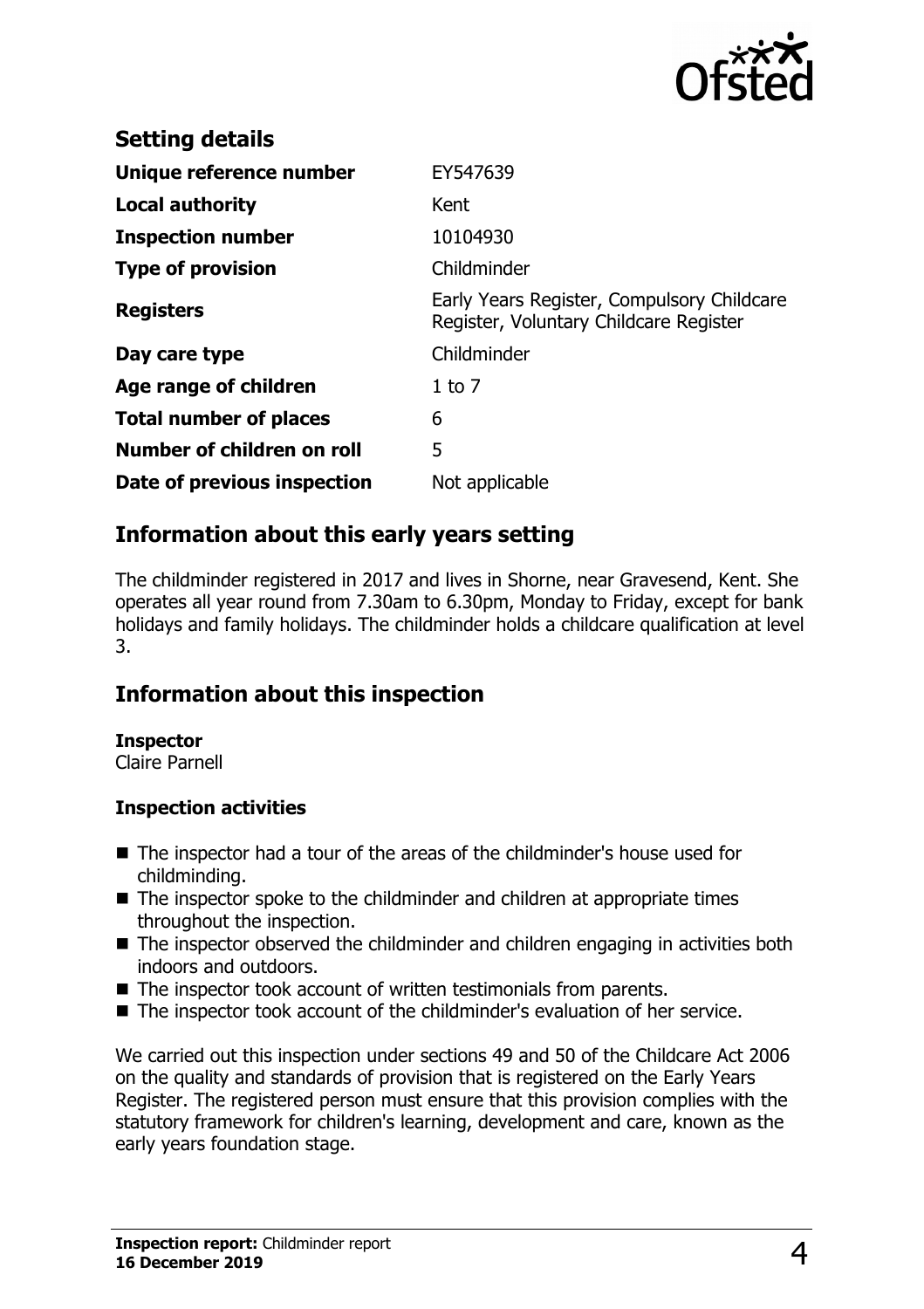

If you are not happy with the inspection or the report, you can [complain to Ofsted.](http://www.gov.uk/complain-ofsted-report)